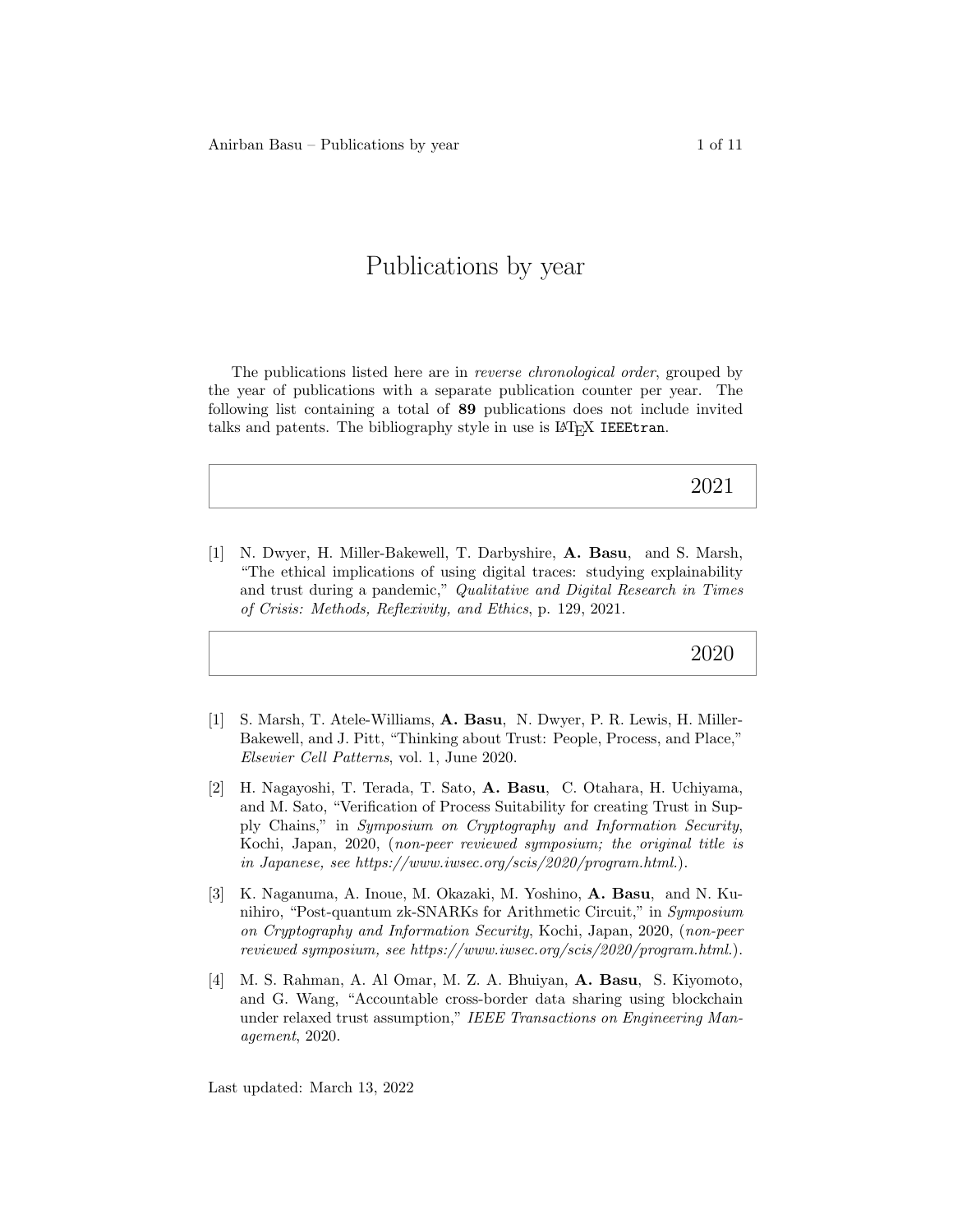- [1] A. Basu, T. Dimitrakos, Y. Nakano, and S. Kiyomoto, "A framework for blockchain-based verification of integrity and authenticity," in Proceedings of the IFIP WG 11.11 International Conference on Trust Management (IFIPTM), Copenhagen, Denmark, 2019.
- [2] A. Basu, S. Marsh, T. Darbyshire, N. Dwyer, and H. Miller-Bakewell, "Empowering People with Informed Consent," in 4th International Conference on Data for Policy, London, UK, 2019.
- [3] A. A. Omar, M. Z. A. Bhuiyan, A. Basu, S. Kiyomoto, and M. S. Rahman, "Privacy-friendly platform for healthcare data in cloud based on blockchain environment," Future Generation Computer Systems, 2019.

- [1] S. Kiyomoto, K. Fukushima, A. Basu, and M. S. Rahman, "On Consensus Protocols in Parallel-Blockchain Environment," in 13th International Conference for Internet Technology and Secured Transactions (ICITST), Cambridge, UK, 2018.
- [2] K. Suksomboon, A. Tagami, A. Basu, and J. Kurihara, "In-Device Proxy Re-encryption Service for Information-Centric Networking Access Control," in IEEE Conference on Local Computer Networks (LCN). Chicago, USA: IEEE, 2018.
- [3] M. S. Rahman, A. Basu, T. Nakamura, H. Takasaki, and S. Kiyomoto, "PPM: Privacy Policy Manager for Home Energy Management," Journal of Wireless Mobile Networks, Ubiquitous Computing and Dependable Applications  $(JoWUA)$ , vol. 9, no. 2, pp. 42–56, 2018.
- [4] T. Mimoto, S. Kiyomoto, S. Hidano, A. Basu, and A. Miyaji, "The Possibility of Matrix Decomposition as Anonymization and Evaluation for Time-sequence Data," in International Conference on Privacy, Security and Trust (PST). Belfast, UK: IEEE, 2018.
- [5] S. Ruj, M. S. Rahman, A. Basu, and S. Kiyomoto, "BlockStore: A Secure Decentralized Storage Framework on Blockchain," in International Conference on Advanced Information Networking and Applications (AINA). Kraków, Poland: IEEE, 2018.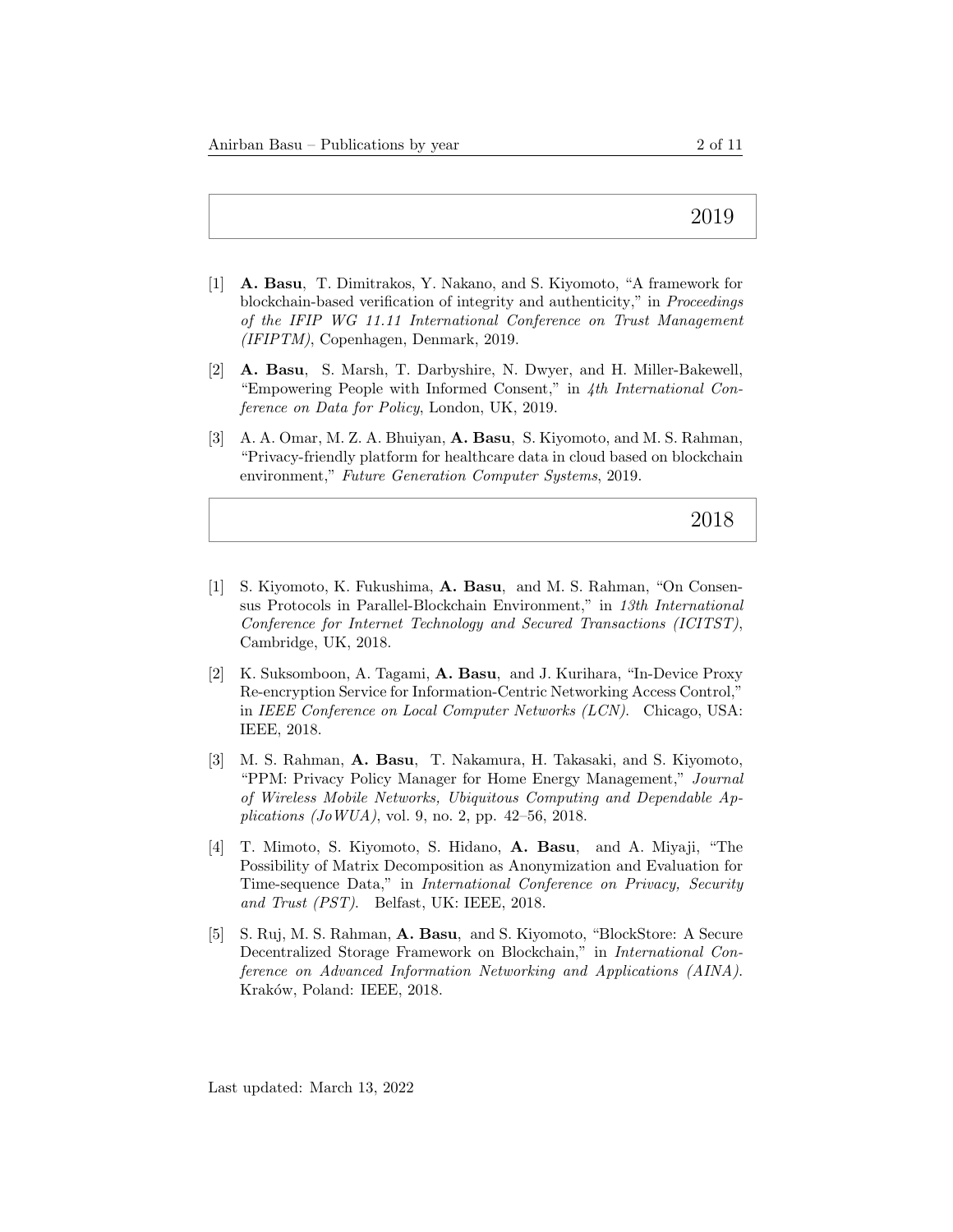- [1] S. Kiyomoto, A. Basu, M. S. Rahman, and S. Ruj, "On blockchainbased authorization architecture for beyond-5g mobile services," in 12th International Conference for Internet Technology and Secured Transactions (ICITST), Dec 2017, pp. 136–141.
- [2] A. Al Omar, M. S. Rahman, A. Basu, and S. Kiyomoto, "MediBchain: A Blockchain Based Privacy Preserving Platform for Healthcare Data," in International Conference on Security, Privacy and Anonymity in Computation, Communication and Storage. Guangzhou, China: Springer, 2017, pp. 534–543.
- [3] A. Basu, R. Xu, J. C. Corena, and S. Kiyomoto, "Hypercubes and private information retrieval," in Proceedings of the 19th International Conference on Information and Communications Security (ICICS). Beijing, China: Springer, 2017, pp. 469–475.
- [4] K. Suksomboon, A. Tagami, A. Basu, and J. Kurihara, "IPRES: in-device proxy re-encryption service for secure ICN," in Proceedings of the 4th ACM Conference on Information-Centric Networking (ICN). Berlin, Germany: ACM, 2017, pp. 176–177.
- [5] M. S. Rahman, A. Basu, and S. Kiyomoto, "Decentralized ciphertextpolicy attribute-based encryption: A post-quantum construction," Journal of Internet Services and Information Security (JISIS), vol. 7, no. 3, pp. 1–16, 2017.
- [6] R. Xu, K. Morozov, A. Basu, M. S. Rahman, and S. Kiyomoto, "Security analysis of a verifiable server-aided approximate similarity computation," in International Workshop on Security (IWSEC). Hiroshima, Japan: Springer, 2017, pp. 159–178.
- [7] A. Basu, M. S. Rahman, R. Xu, K. Fukushima, and S. Kiyomoto, "VI-Graph – A Framework for Verifiable Information," in Proceedings of the IFIP WG 11.11 International Conference on Trust Management (IFIPTM), Göteborg, Sweden, 2017, pp. 12–20.
- [8] S. Kiyomoto, M. S. Rahman, and A. Basu, "On blockchain-based anonymized dataset distribution platform," in 15th International Conference on Software Engineering Research, Management and Applications (SERA). London, UK: IEEE, 2017, pp. 85–92.
- [9] A. Basu, J. J. Daniel, S. Ruj, M. S. Rahman, T. Dimitrakos, and S. Kiyomoto, "Accountability and integrity for data management using blockchains," in Poster at the 21st International Conference on Financial Cryptography and Data Security (FC), Malta, 2017.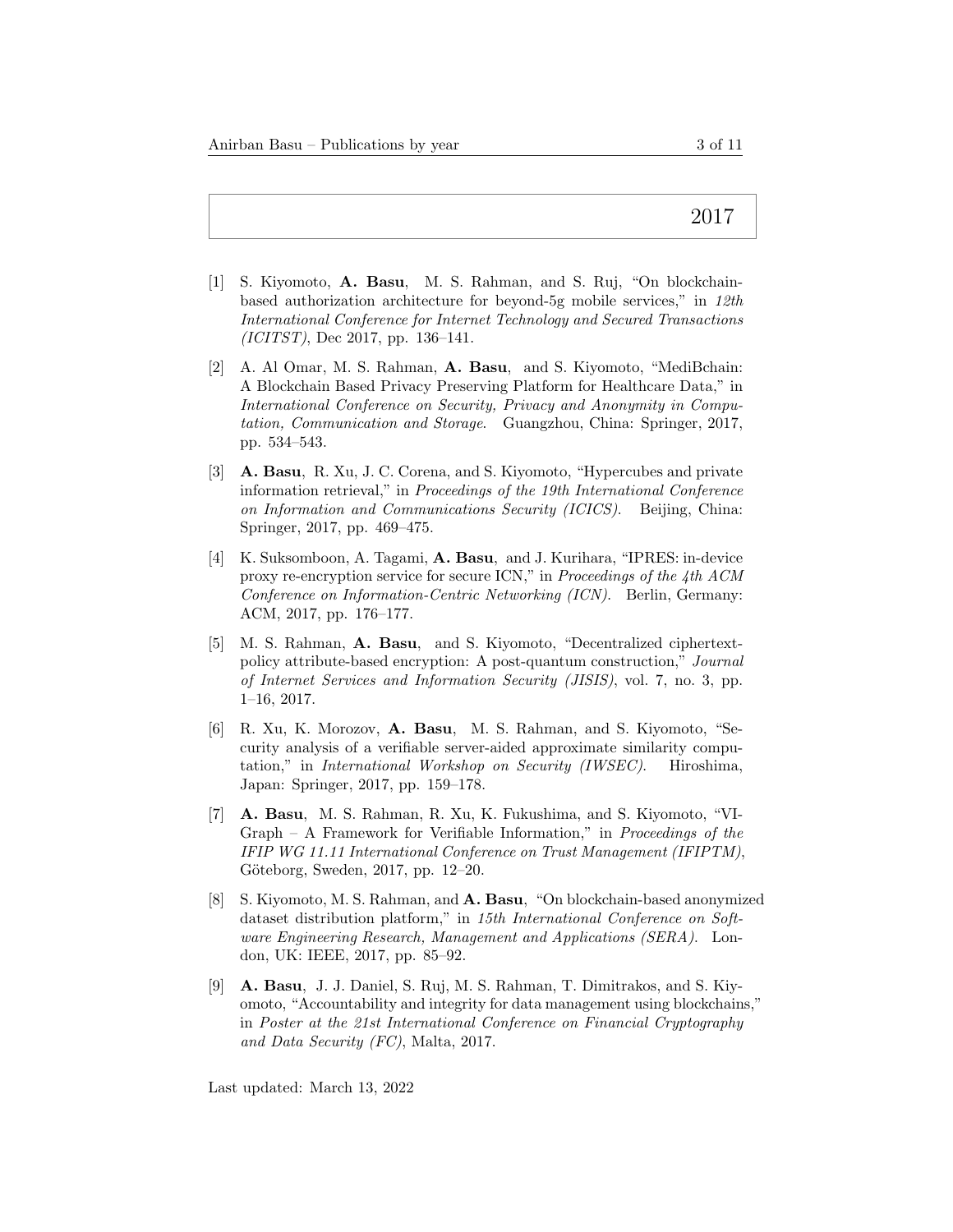- [10] M. S. Rahman, A. Basu, and S. Kiyomoto, "Broker-mediated trade finance with blockchains," in Poster at the 21st International Conference on Financial Cryptography and Data Security (FC), Malta, 2017.
- [11] M. S. Rahman, A. Basu, and S. Kiyomoto, "Towards outsourced privacypreserving multiparty dbscan," in 22nd Pacific Rim International Symposium on Dependable Computing (PRDC). Christchurch, New Zealand: IEEE, 2017, pp. 225–226.
- [12] M. S. Rahman, A. Basu, S. Kiyomoto, and M. Z. A. Bhuiyan, "Privacyfriendly secure bidding for smart grid demand-response," Information Sciences, vol. 379, pp. 229–240, 2017.

- [1] A. Basu, R. Xu, M. S. Rahman, and S. Kiyomto, "User-in-a-context: A blueprint for context-aware identification," in Proceedings of the Privacy, Security and Trust (PST). Auckland, New Zealand: IEEE, 2016, pp. 329–334.
- [2] M. S. Rahman, A. Basu, and S. Kiyomoto, "Decentralized ciphertextpolicy attribute-based encryption from learning with errors over rings," in Proceedings of the Trustcom/BigDataSE/ISPA. Tianjin, China: IEEE, 2016, pp. 1759–1764.
- [3] A. Basu, S. Kiyomoto, J. Vaidya, and S. Marsh, "Prefrank: Quantification and aggregation of subjective user preferences," in Proceedings of the Trustcom/BigDataSE/ISPA. Tianjin, China: IEEE, 2016, pp. 7–13.
- [4] T. Mimoto, A. Basu, and S. Kiyomoto, "Towards practical k-anonymization: Correlation-based construction of generalization hierarchy," in Proceedings of the International Joint Conference on e-Business and Telecommunications (SECRYPT), Lisbon, Portugal, 2016, pp. 411–418.
- [5] A. Basu, S. Marsh, M. S. Rahman, and S. Kiyomoto, "A model for personalised perception of policies," in Proceedings of the IFIP WG 11.11 International Conference on Trust Management (IFIPTM), Darmstadt, Germany, 2016, pp. 52–62.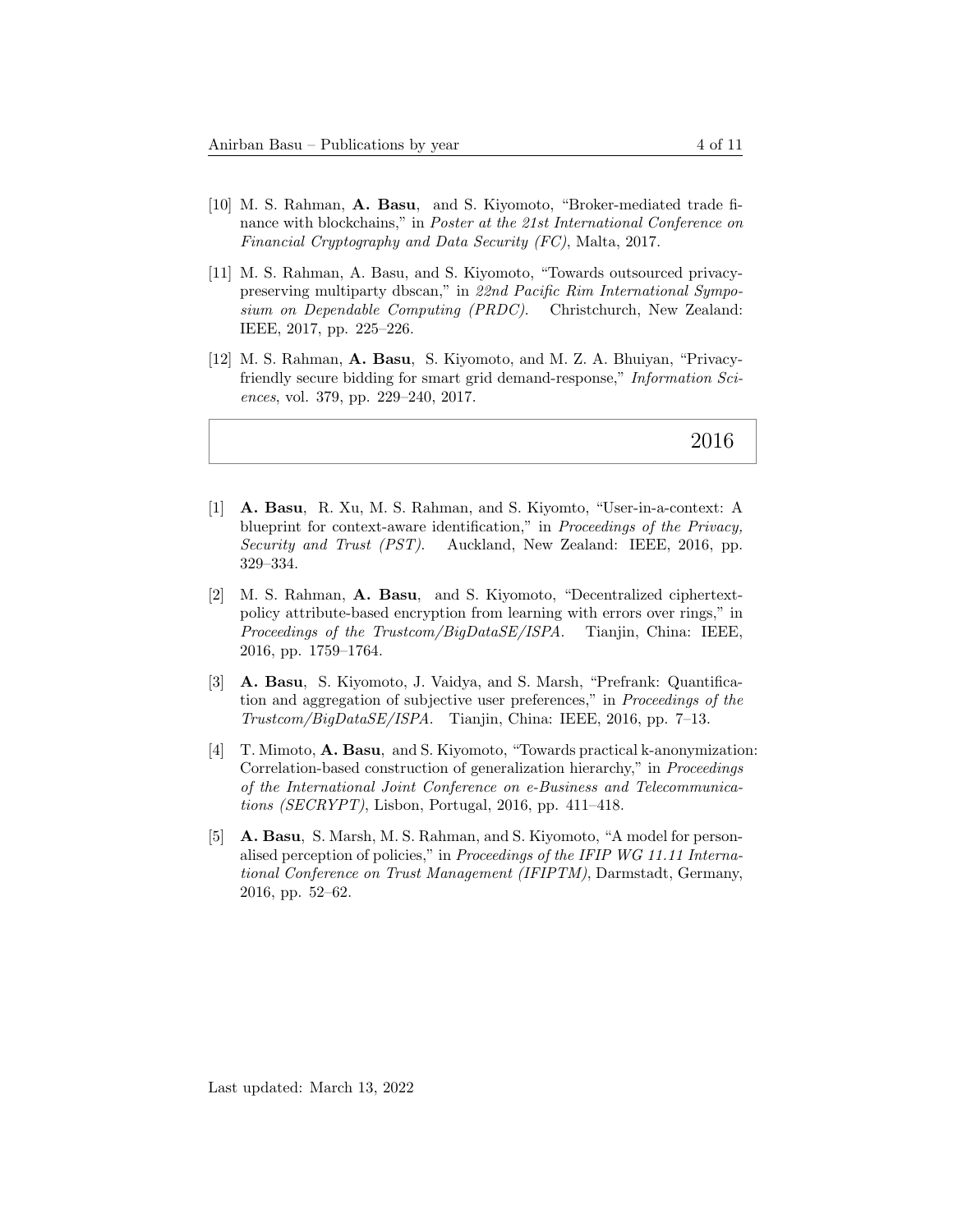- [1] A. Basu, A. Monreale, R. Trasarti, J. C. Corena, F. Giannotti, D. Pedreschi, S. Kiyomoto, Y. Miyake, and T. Yanagihara, "A risk model for privacy in trajectory data," Journal of Trust Management, vol. 2, no. 1, pp. 1–23, 2015.
- [2] M. S. Rahman, A. Basu, and S. Kiyomoto, "Privacy-friendly secure bidding scheme for demand response in smart grid," in *Proceedings of the IEEE* First International Smart Cities Conference (ISC2), Guadalajara, Mexico, 2015, pp. 1–6.
- [3] ——, "Secure and private bidding protocol for incentive-based demandresponse system of smart grid," in Proceedings of the International Symposium on Stabilization, Safety, and Security of Distributed Systems: SSS, vol. 9212. Edmonton, AB, Canada: Springer, 2015, p. 269.
- [4] A. Basu, T. Nakamura, S. Hidano, and S. Kiyomoto, "k-anonymity: Risks and the reality," in Proceedings of the IEEE Trustcom/BigDataSE/ISPA, vol. 1, Helsinki, Finland, 2015, pp. 983–989.
- [5] A. Basu, J. C. Corena, J. Vaidya, J. Crowcroft, S. Kiyomoto, S. Marsh, Y. S. Van Der Sype, and T. Nakamura, "Lightweight practical private oneway anonymous messaging," in Proceedings of the IFIP WG 11.11 International Conference on Trust Management (IFIPTM), Hamburg, Germany, 2015.
- [6] A. Basu, J. C. Corena, J. Vaidya, J. Crowcroft, S. Kiyomoto, Y. S. Van Der Sype, and Y. Miyake, "Practical Private One-way Anonymous Message Routing," in Proceedings of the ACM AsiaCCS, Singapore, 2015.

2014

- [1] J. Vaidya, I. Yakut, and A. Basu, "Efficient Integrity Verification for Outsourced Collaborative Filtering," in Proceedings of the IEEE International Conference on Data Mining (ICDM), Shenzhen, China, 2014.
- [2] A. Basu, J. C. Corena, A. Monreale, D. Pedreschi, F. Giannotti, S. Kiyomoto, J. Vaidya, and Y. Miyake, "CF-inspired privacy-preserving prediction of next location in the cloud," in *Poster in the IEEE Cloudcom*, Singapore, 2014.
- [3] J. C. Corena, A. Basu, Y. Nakano, S. Kiyomoto, and Y. Miyake, "Data storage on the cloud under user control," in Poster in the IEEE Cloudcom, Singapore, 2014.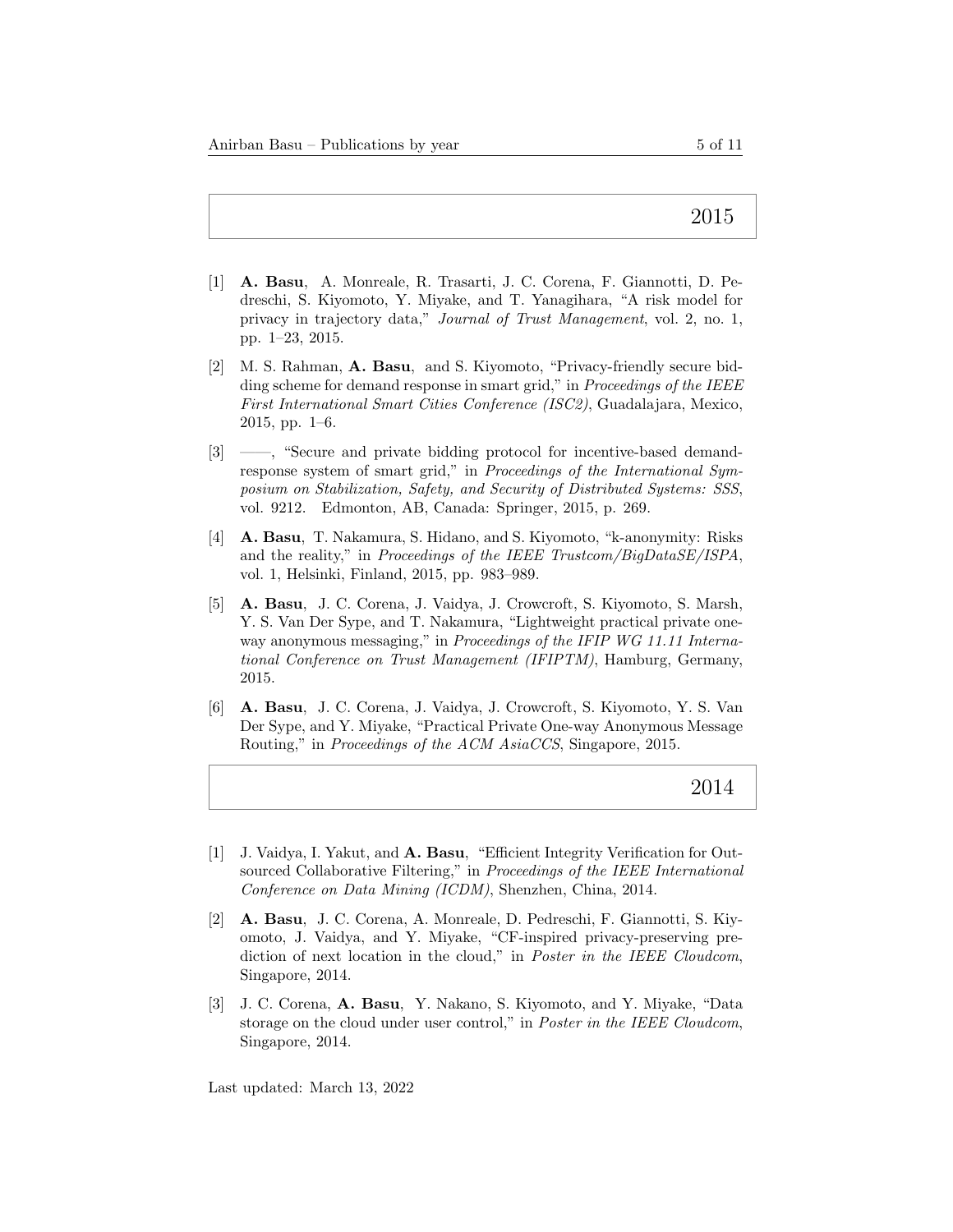- [4] A. Basu, J. Vaidya, J. C. Corena, S. Kiyomoto, S. Marsh, G. Guo, J. Zhang, and Y. Miyake, "Opinions of People: Factoring in Privacy and Trust," ACM SIGAPP Applied Computing Review, vol. 14(3), September 2014.
- [5] S. Marsh, N. Dwyer, A. Basu, T. Storer, K. Renaud, K. El-Khatib, B. Esfandiari, S. Noël, and M. V. Bicakci, "Foreground Trust as a Security Paradigm: Turning Users into Strong Links," in Information Security in Diverse Computing Environments. IGI Global, 2014.
- [6] J. C. Corena, A. Basu, Y. Nakano, S. Kiyomoto, Y. Miyake, and T. Ohtsuki, "A Multiple-Server Efficient Reusable Proof of Data Possession from Private Information Retrieval Techniques," in Proceedings of the International conference on Security and Cryptography (SECRYPT), Vienna, Austria, 2014.
- [7] J. C. Corena, A. Basu, S. Kiyomoto, Y. Miyake, and T. Ohtsuki, "Beyond Proofs of Data Possession: Finding Defective Blocks in Outsourced Storage," in Proceedings of IEEE Global Communications Conference (Globecom), Austin, USA, 2014.
- [8] Y. Nakano, A. Basu, S. Kiyomoto, and Y. Miyake, "Key extraction attack using statical analysis of memory dump data," in Proceedings of the International Conference on Risks and Security of Internet and Systems (CRiSIS), Trento, Italy, 2014.
- [9] A. Basu, A. Monreale, J. C. Corena, F. Giannotti, D. Pedreschi, S. Kiyomoto, Y. Miyake, T. Yanagihara, and R. Trasarti, "A privacy risk model for trajectory data," in Proceedings of the IFIP WG 11.11 International Conference on Trust Management (IFIPTM), Singapore, 2014.
- [10] A. Basu, J. C. Corena, S. Kiyomoto, J. Vaidya, S. Marsh, and Y. Miyake, "PrefRank: fair aggregation of subjective user preferences," in Poster in the ACM Symposium on Applied Computing (SAC) RS track, Gyeongju, Korea, 2014.
- [11] A. Basu, J. C. Corena, S. Kiyomoto, S. Marsh, J. Vaidya, G. Guo, J. Zhang, and Y. Miyake, "Privacy preserving trusted social feedback," in Proceedings of the ACM Symposium on Applied Computing (SAC) TRECK track, Gyeongju, Korea, 2014.
- [12] G. Guo, J. Zhang, D. Thalmann, A. Basu, and N. Yorke-Smith, "From Ratings to Trust: an Empirical Study of Implicit Trust in Recommender Systems," in Proceedings of the ACM Symposium on Applied Computing (SAC) RS track, Gyeongju, Korea, 2014.
- [13] J. C. Corena, A. Basu, S. Kiyomoto, Y. Miyake, and T. Ohtsuki, "XOR Network Coding Pollution Prevention Without Homomorphic Functions," in Proceedings of the IEEE Consumer Communications and Networking Conference, Las Vegas, USA, 2014.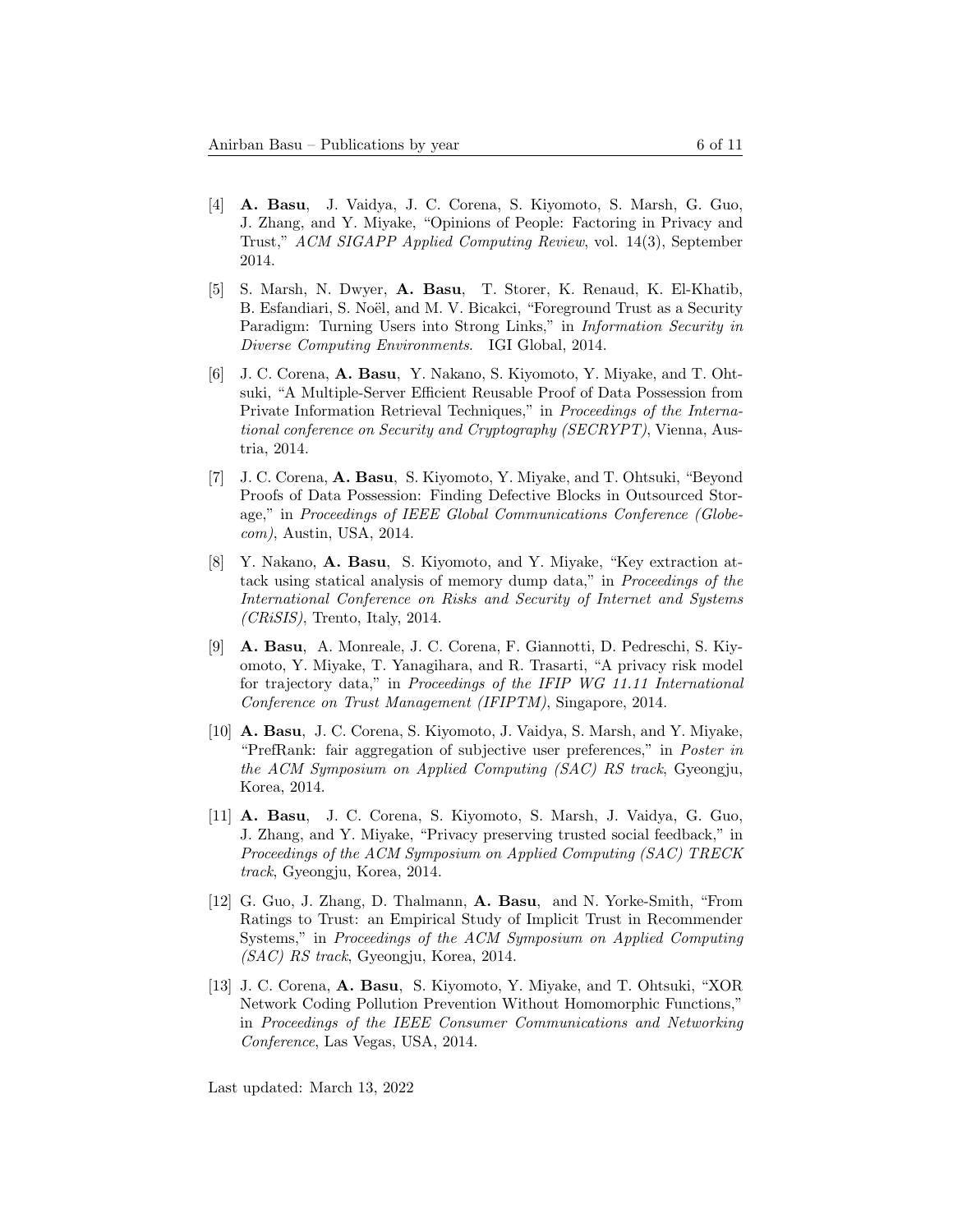- [1] ——, "Decodability Attacks in XOR Network Coding," in Proceedings of the IEICE Society Conference, vol. 2013, no. 2. Fukuoka, Japan: IEICE, 2013.
- [2] A. Basu, S. Fleming, J. Stanier, S. Naicken, I. Wakeman, and V. K. Gurbani, "The state of peer-to-peer network simulators," ACM Computing Surveys, vol. 45, no. 4, pp. 46:1–46:25, 08 2013.
- [3] J. Vaidya, B. Shafiq, A. Basu, and Y. Hong, "Differentially Private Naïve Bayes Classification," in Proceedings of the IEEE/WIC/ACM International Conference on Web Intelligence. Atlanta, GA, USA: IEEE Computer Society, 2013, pp. 571–576.
- [4] A. Basu, J. Vaidya, H. Kikuchi, and T. Dimitrakos, "Privacy-preserving collaborative filtering on the cloud – practical implementation experiences," in Proceedings of the IEEE Cloud, Santa Clara, CA, USA, 2013.
- [5] N. Dwyer, A. Basu, and S. Marsh, "Reflections on measuring the trust empowerment potential of a digital environment," in Proceedings of the IFIP WG11.11 International Conference on Trust Management (IFIPTM), Malaga, Spain, 2013.
- [6] H. Kikuchi, D. Kagawa, A. Basu, K. Ishii, M. Terada, and S. Hongo, "Scalable Privacy-Preserving Data Mining with Asynchronously Partitioned Datasets," IEICE Transactions on Fundamentals of Electronics, Communications and Computer Sciences, vol. 96, no. 1, pp. 111–120, 01 2013.
- [7] S. Marsh, A. Basu, and N. Dwyer, "Security enhancement with foreground trust, comfort, and ten commandments for real people," in Theories and Intricacies of Information Security Problems, Anne V. D. M. Kayem and C. Meinel, Eds., vol. Technische Berite Nr 63. Hasso-Plattner Instituts fur Softwaresystemtechnick and der Universitat Potsdam, 2013, pp.  $1 - 7$ .

# 2012

[1] A. Basu, J. Vaidya, H. Kikuchi, T. Dimitrakos, and S. K. Nair, "Privacy preserving collaborative filtering for SaaS enabling PaaS clouds," Journal of Cloud Computing: Advances, Systems and Applications, vol. 1, no. 8, 2012.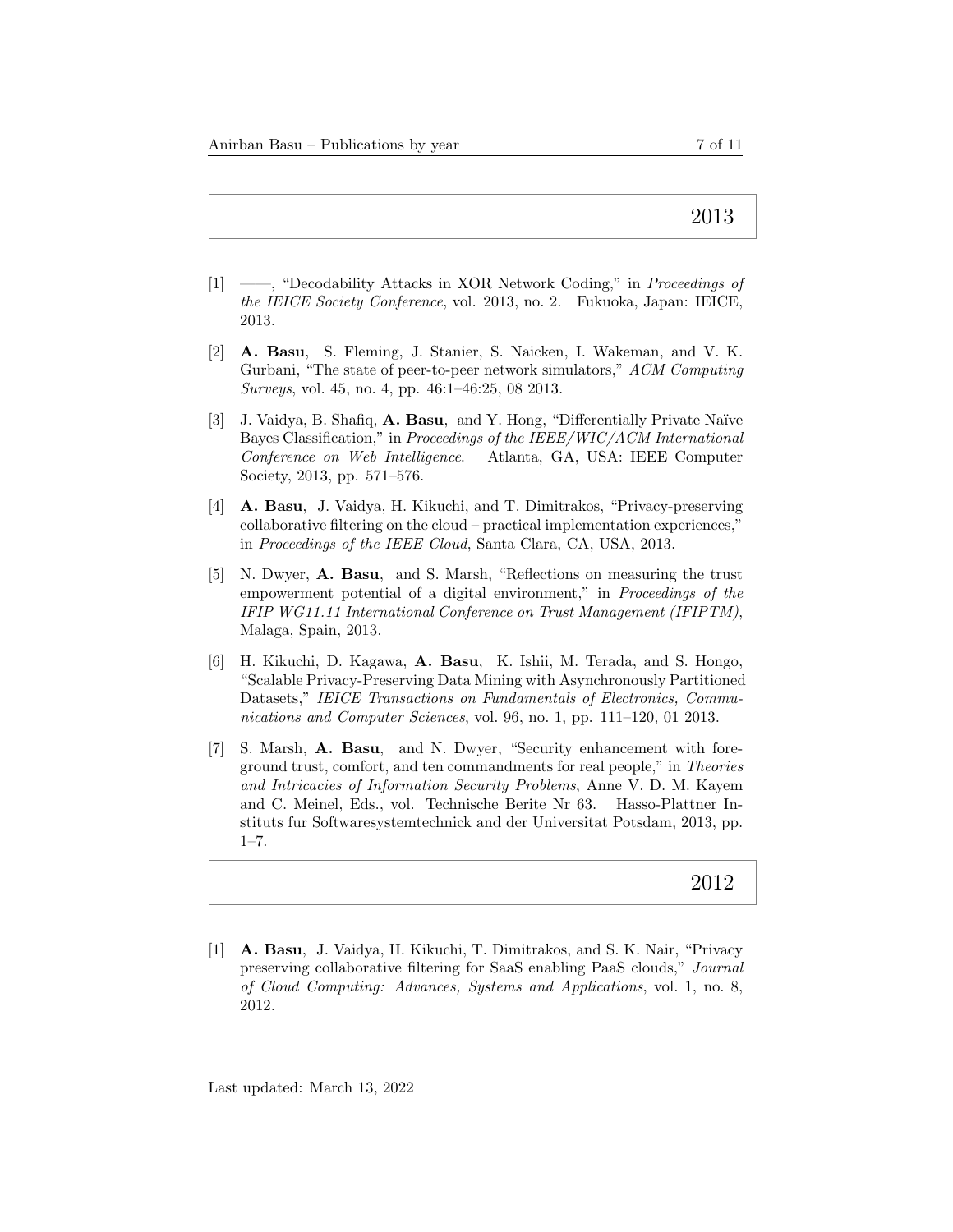- [2] A. Basu, N. Dwyer, and S. Naicken, "A concordance framework for building trust evidences," in Proceedings of the Annual Conference on Privacy, Security and Trust (PST), Paris, France, 2012.
- [3] S. Marsh, A. Basu, and N. Dwyer, "Rendering unto Cæsar the Things that are Cæsar's: Complex Trust Models and Human Understanding," in Proceedings of the IFIP WG 11.11 International Conference on Trust Management (IFIPTM), Surat, India, 2012.
- [4] A. Basu, J. Vaidya, and H. Kikuchi, "Perturbation based privacy preserving Slope One predictors for collaborative filtering," in Proceedings of the IFIP WG 11.11 International Conference on Trust Management  $(IFIPTM)$ , Surat, India, 2012.
- [5] A. Basu, J. Vaidya, T. Dimitrakos, and H. Kikuchi, "Feasibility of a privacy preserving collaborative filtering scheme on the Google App Engine – a performance case-study," in Proceedings of the ACM Symposium on Applied Computing (SAC) Cloud Computing track, Trento, Italy, 2012.

- [1] C. D. Jensen, N. Dragoni, A. Basu, and C. Mancini, "Frontiers in trust management," Journal of Internet Services and Information Security (JI-SIS), vol. 1, no. 4, pp. 1–4, 11 2011.
- [2] A. Basu, J. Vaidya, and H. Kikuchi, "Efficient privacy-preserving collaborative filtering based on the weighted Slope One predictor," Journal of Internet Services and Information Security, vol. 1, no. 4, 2011.
- [3] A. Basu, J. Vaidya, H. Kikuchi, and T. Dimitrakos, "Privacy-preserving collaborative filtering for the cloud," in Proceedings of the IEEE International Conference on Cloud Computing Technology and Science (Cloudcom), Athens, Greece, 2011.
- [4] ——, "Practical privacy preserving collaborative filtering on the Google App Engine," in Proceedings of the Computer Security Symposium (CSS), Niigata, Japan, 2011.
- [5] A. Basu, H. Kikuchi, J. Vaidya, and T. Dimitrakos, "Privacy-Preserving Item Recommendation System in Cloud Computing," in Poster in the International Workshop on Security (IWSEC), Tokyo, Japan, 2011.
- [6] A. Basu, H. Kikuchi, and J. Vaidya, "Privacy-preserving weighted Slope One predictor for Item-based Collaborative Filtering," in Proceedings of the International Workshop on Trust and Privacy in Distributed Information Processing (workshop at the IFIPTM 2011), Copenhagen, Denmark, 2011.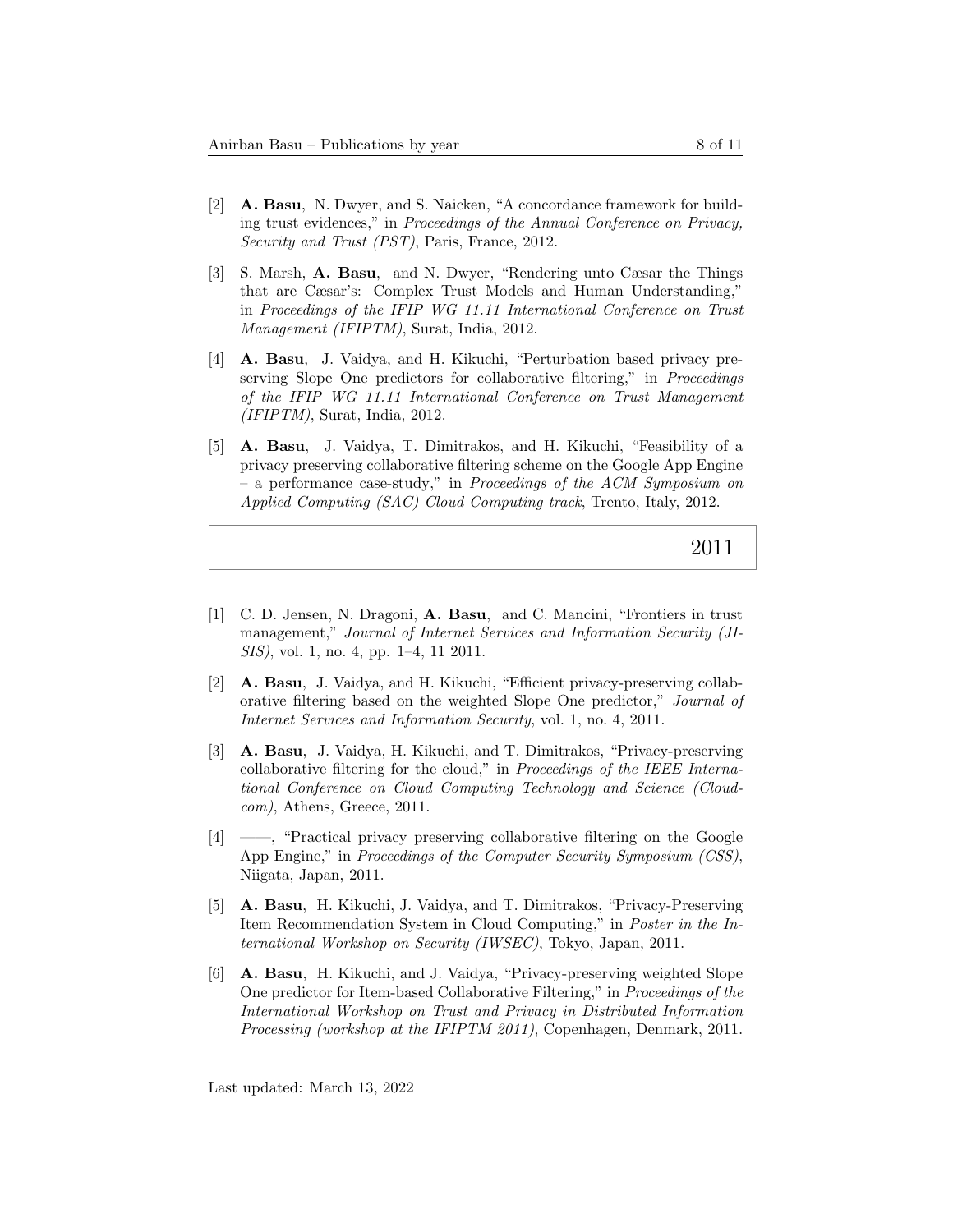- [7] I. Wakeman, A. Light, J. Robinson, D. Chalmers, and A. Basu, Deploying Pervasive Advertising in a Farmers' Market. Springer HCI Series, 2011, ch. Pervasive Advertising and Shopping.
- [8] H. Kikuchi, D. Kagawa, A. Basu, K. Ishii, M. Terada, and S. Hongo, "Scalable Privacy-Preserving Data Mining with Asynchronously Partitioned Datasets," in Proceedings of the International Information Security Conference (IFIPSEC), Lucerne, Switzerland, 06 2011.

- [1] I. Wakeman, A. Light, J. Robinson, D. Chalmers, and A. Basu, "Deploying Ubiquitous Computing Applications in a Farmers' Market," in Proceedings of Pervasive Advertising and Shopping 2010i (workshop at Pervasive 2010), Helsinki, Finland, 2010.
- [2] A. Light, I. Wakeman, J. Robinson, A. Basu, and D. Chalmers, "Chutney and Relish: Designing to Augment the Experience of Shopping at a Farmers' Market," in Proceedings of OzCHI, QUT, Brisbane, Australia, 2010.
- [3] J. Stanier, S. Naicken, A. Basu, J. Li, and I. Wakeman, "Can We Use Trust in Online Dating?" Journal of Wireless Mobile Networks, Ubiquitous Computing, and Dependable Applications, vol. 1, no. 4, pp. 50–61, 2010.
- [4] ——, "Can We Use Trust in Online Dating?" in Proceedings of the International Workshop on Trusted Communications in Decentralised Computing (workshop in IFIPTM 2010), Morioka, Japan, 2010.
- [5] A. Basu, I. Wakeman, and D. Chalmers, "A Framework for Developing and Sharing Client Reputations," in Proceedings of the IFIP WG 11.11 International Conference on Trust Management (IFIPTM), Morioka, Japan, 2010.
- [6] I. Wakeman, A. Light, J. Robinson, D. Chalmers, and A. Basu, "Bringing the Virtual to the Farmers' Market: Designing for Trust in Pervasive Computing Systems," in Proceedings of the IFIP WG 11.11 International Conference on Trust Management (IFIPTM), Morioka, Japan, 2010.
- [7] A. Basu, "A Reputation Framework for Behavioural History," Ph.D. dissertation, University of Sussex, UK, 02 2010.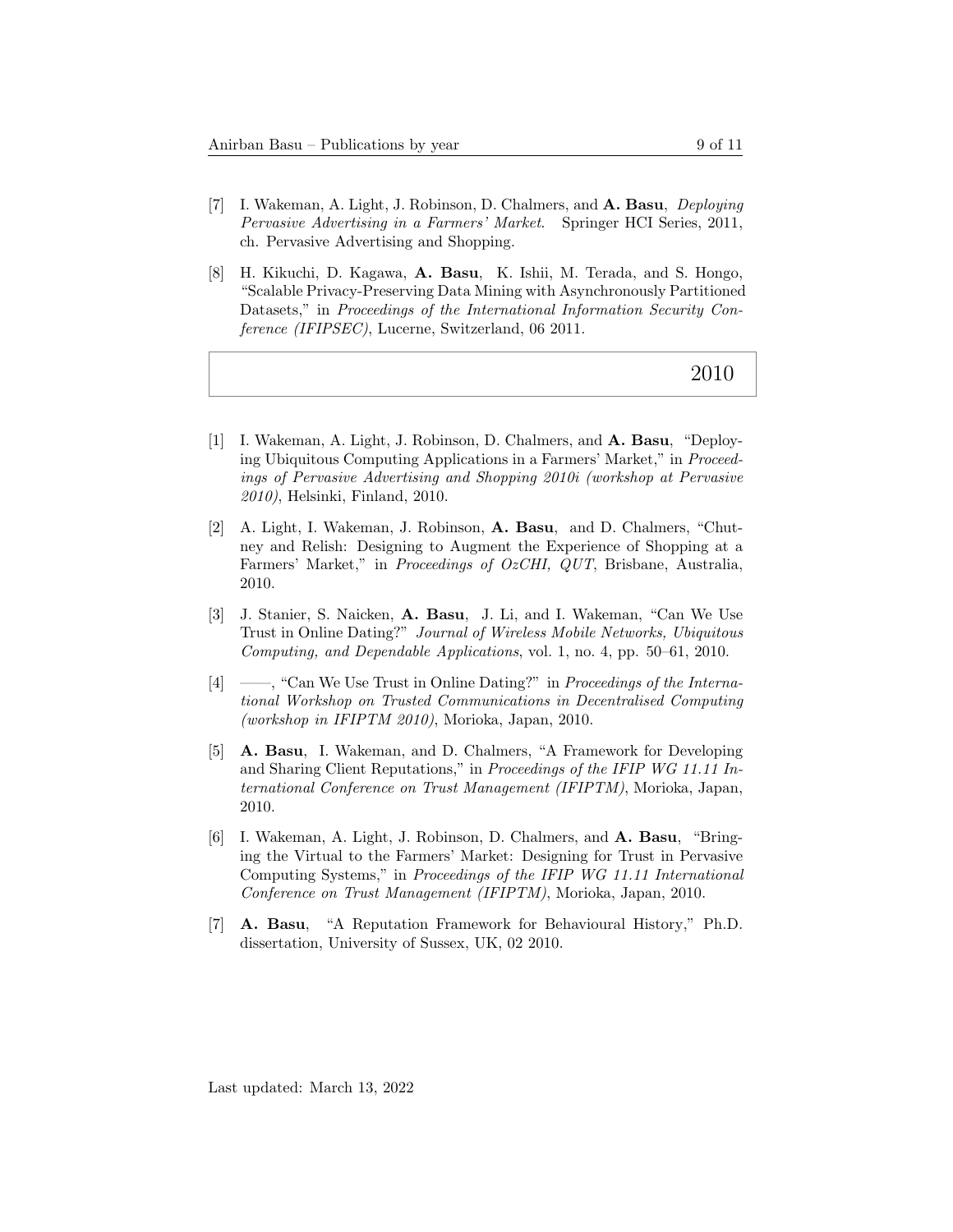- [1] A. Basu, I. Wakeman, D. Chalmers, and J. Robinson, "A Behavioural Model for Client Reputation," in Proceedings of Trust in Mobile Environments (workshop in IFIPTM 2008), Trøndheim, Norway, 2008.
- [2] J. Robinson, I. Wakeman, D. Chalmers, and A. Basu, "The north laine shopping guide: A case study in modelling trust in applications," in Proceedings of Joint iTrust and PST Conference on Privacy, Trust Management and Security (IFIPTM). Trøndheim, Norway: Springer, 2008, pp. 183–197.

# 2007

- [1] A. Basu, I. Wakeman, and D. Chalmers, "A behavioural model for consumer reputation," in Poster in the International Workshop on Self-Organizing Systems, The Lake District, UK, 2007.
- [2] S. Naicken, B. Livingston, A. Basu, S. Rodhetbhai, I. Wakeman, and D. Chalmers, "The state of peer-to-peer simulators and simulations," ACM SIGCOMM Computer Communication Review, vol. 37, no. 2, pp. 95–98, 2007.

#### 2006

- [1] S. Naicken, A. Basu, B. Livingston, S. Rodhetbhai, and I. Wakeman, "Towards Yet Another Peer-to-Peer Simulator," in Proceedings of the International Working Conference on Performance Modelling and Evaluation of Heterogeneous Networks (HET-NETs), Ilkley, UK, 2006.
- [2] S. Naicken, A. Basu, B. Livingston, and S. Rodhetbhai, "A Survey of Peer-to-Peer Network Simulators," in Proceedings of the Annual Postgraduate Symposium (PGNet), vol. 2, Liverpool, UK, 2006.

#### 2005

[1] P. Petridis, M. White, N. Mourkousis, F. Liarokapis, M. Sifniotis, A. Basu, and C. Gatzidis, "Exploring and Interacting with Virtual Museums," in Proceedings of Computer Applications and Quantitative Methods in Archaeology, Tomar, Portugal, 2005.